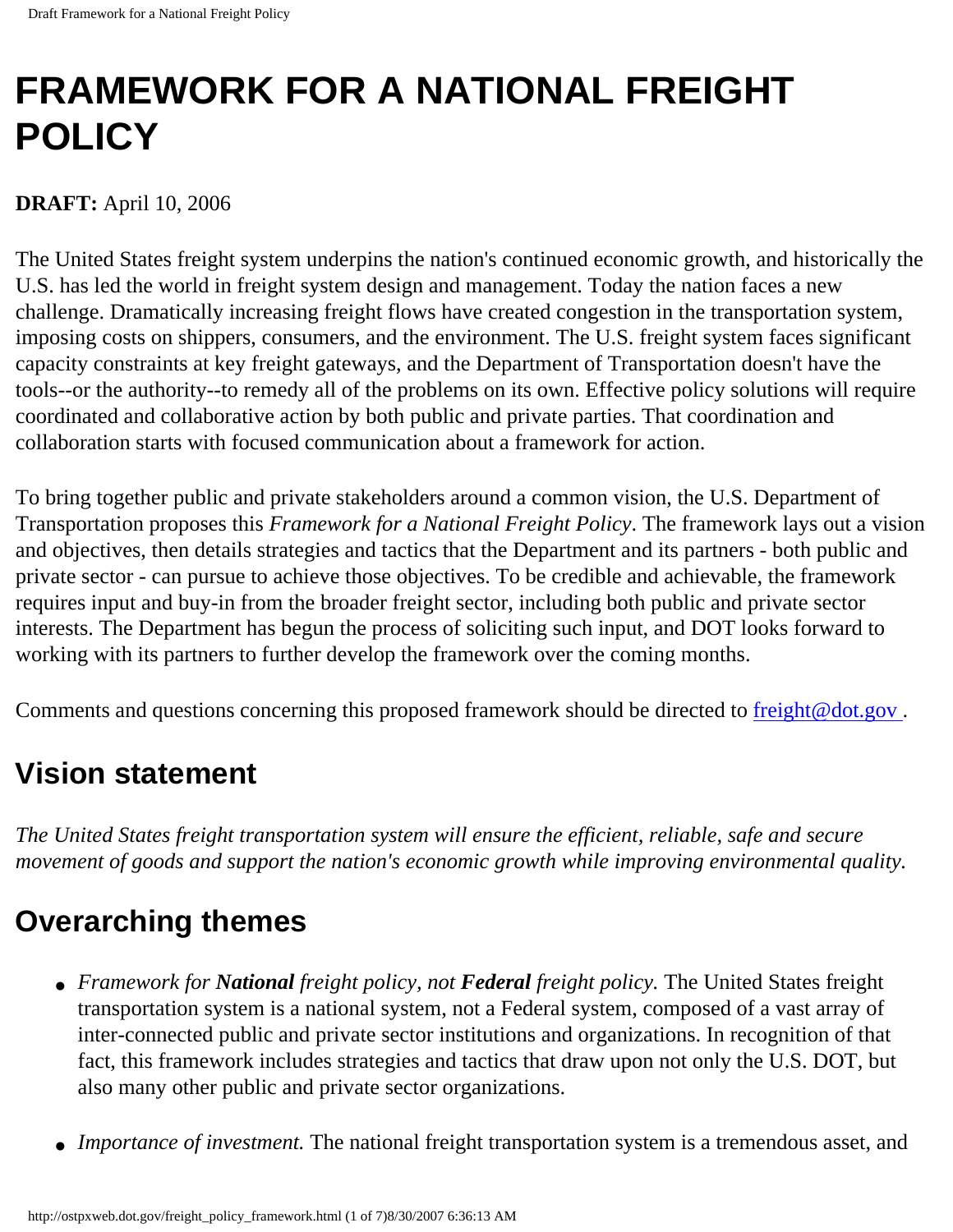like any asset it requires investment to maintain its high level of performance - performance upon which the nation's economic growth depends. Historically public sector investment has largely taken the form of Federal grants. Going forward, this framework takes a broader perspective, leveraging a wide range of public and private investment tools to finance the construction and operation of freight infrastructure.

- *Public-private collaboration*. Historically the public sector and private sector have played clearly divided roles in relation to freight transportation: the public sector has built, owned, and operated transportation infrastructure - predominantly highways - and the private sector has used that infrastructure to conduct freight operations. This division has limited the opportunities for leveraging private sector efficiencies and expertise in the construction and operation freight infrastructure. Consequently, this framework focuses on facilitating freight transportation through collaborative action between the public and private sectors.
- *Living document*. This framework must be as dynamic as the freight sector and the economy it serves. This framework will evolve as conditions change and as strategies and tactics are tried and evaluated.

# **Objectives, strategies, and tactics**

#### **Objective 1. Improve the operations of the existing freight transportation system.**

Strategy 1.1. Improve management and operations of existing facilities.

- Tactic 1.1.1. Focus on bottlenecks.
- Tactic 1.1.2. Pursue information technology initiatives to improve freight operations.
- Tactic 1.1.3. Promote equipment pooling in regions where it seems most promising.
- Tactic 1.1.4. Establish extended gate hours in regions where they seems most promising.
- Tactic 1.1.5. Promote alternative freight capacity where market feasible (particularly for short sea shipping and short haul intermodal services).

Strategy 1.2. Maintain and preserve existing infrastructure.

- Tactic 1.2.1. Target resources to existing intermodal connectors.
- Tactic 1.2.2. Prioritize timely operations and maintenance projects for inland waterways and great lakes.
- Tactic 1.2.3. Apply harbor maintenance tax revenues collected each year toward the intended use of maintenance dredging.

Strategy 1.3. Explore opportunities for privatization.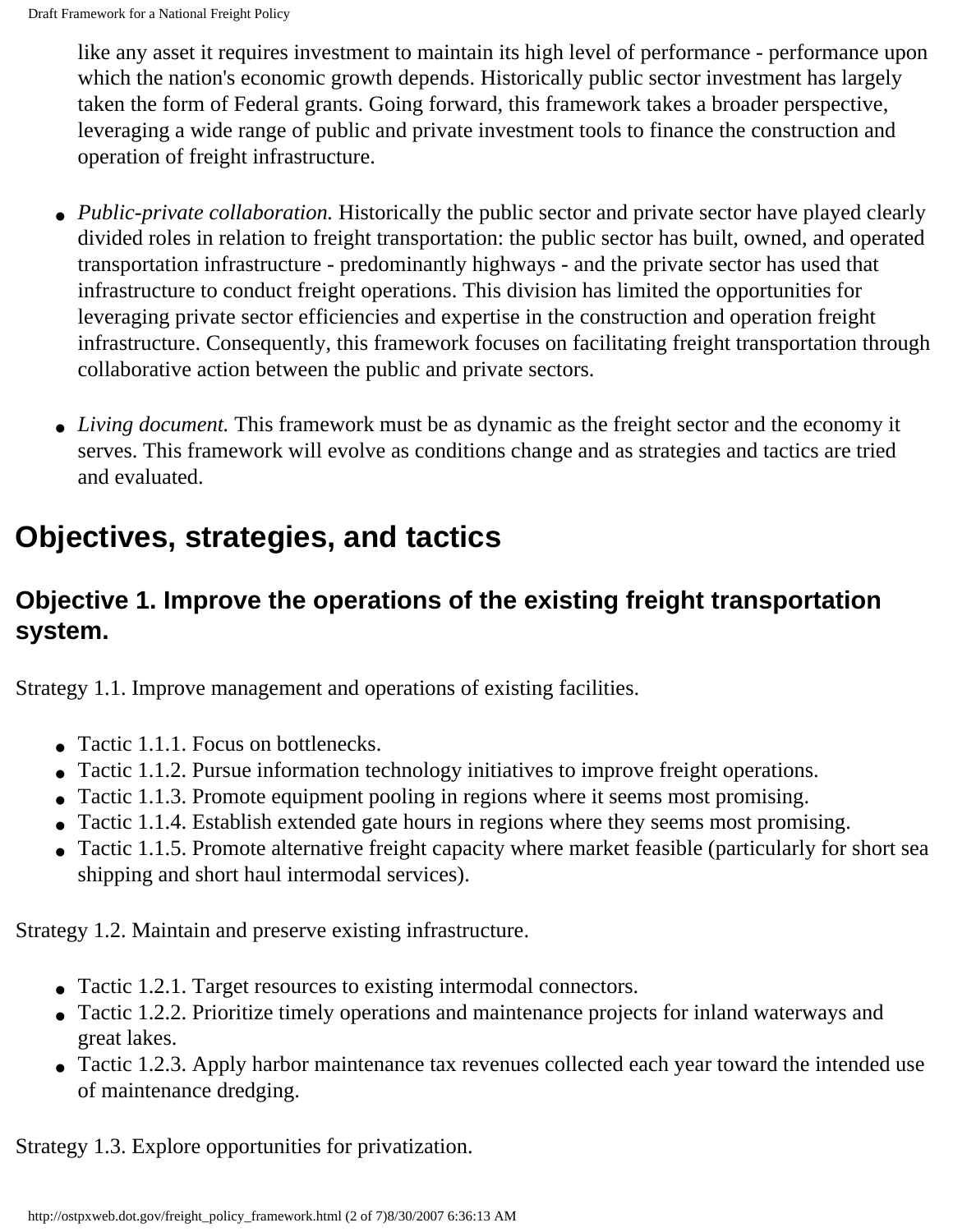- Tactic 1.3.1. Explore and monitor greater levels of privatization in port terminal operations.
- Tactic 1.3.2. Explore and monitor opportunities for private operation of highways.

Strategy 1.4. Ensure the availability of a skilled labor pool sufficient to meet transportation needs.

• Tactic 1.4.1. Identify and address barriers to truck driver availability.

#### **Objective 2. Add physical capacity to the freight transportation system in places where investment makes economic sense.**

Strategy 2.1. Facilitate regionally-based solutions for freight gateways and projects of national or regional significance.

- Tactic 2.1.1. Focus DOT attention on facilitating SAFETEA-LU-designated "Projects of National or Regional Significance" likely to generate the greatest economic returns.
- Tactic 2.1.2. Establish criteria for projects of national or regional significance, then encourage additional public sector investment toward projects that meet these criteria.
- Tactic 2.1.3. Encourage private-sector identification of and investment in nationally or regionallysignificant freight infrastructure projects.
- Tactic 2.1.4. Ensure that inland waterways trust fund revenues are used for construction of additional lock capacity where needed.

Strategy 2.2. Utilize and promote new/expanded financing tools to incentivize private sector investment in transportation projects.

- Tactic 2.2.1. Explore tax incentives as stimuli for infrastructure construction.
- Tactic 2.2.2. Use private activity bonds to stimulate private sector investment in transportation infrastructure.
- Tactic 2.2.3. Utilize Transportation Infrastructure Finance and Innovation Act (TIFIA) loans to leverage private sector transportation infrastructure investment.
- Tactic 2.2.4. Apply Railroad Rehabilitation and Improvement Financing (RRIF) funding as available.

Strategy 2.3. Explore opportunities for public-private partnerships and/or privatization.

- Tactic 2.3.1. Facilitate public-private partnerships for the design, construction, ownership, and operation of transportation infrastructure.
- Tactic 2.3.2. Encourage private sector institutional investment (both debt and equity) in transportation infrastructure projects.

### **Objective 3. Use pricing to better align all costs and benefits between users**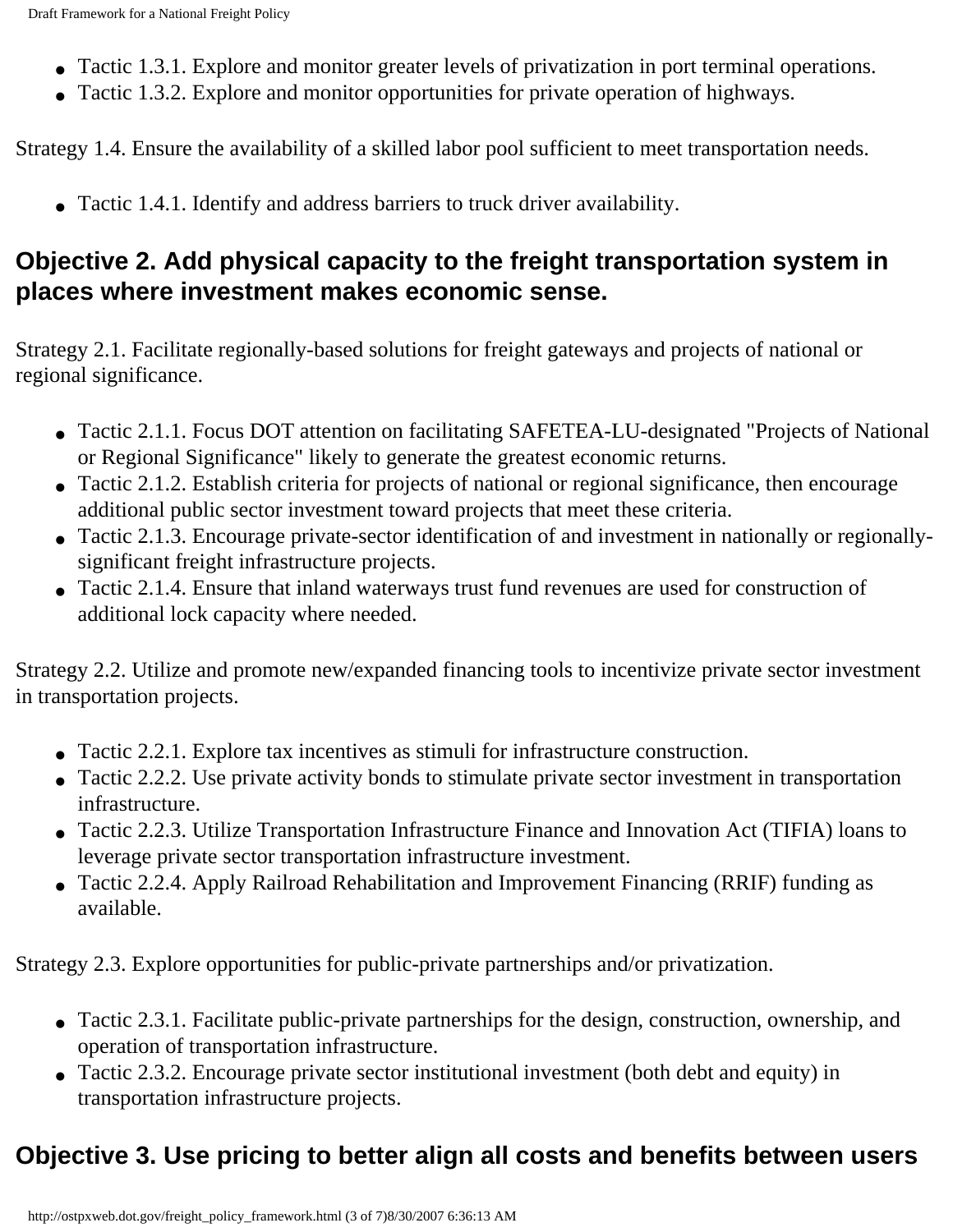#### **and owners of the freight system and to encourage deployment of productivity-enhancing technologies.**

Strategy 3.1. Utilize public sector pricing tools.

- Tactic 3.1.1. Institute highway user charges where appropriate.
- Tactic 3.1.2. Implement congestion pricing pilot programs.
- Tactic 3.1.3. Pursue the possibility of user fees for financing landside access projects.

Strategy 3.2. Utilize private sector pricing tools.

- Tactic 3.2.1. Institute variable pricing in terminals (e.g., PierPass).
- Tactic 3.2.2. Construct and operate private toll roads.

#### **Objective 4. Reduce or remove statutory, regulatory, and institutional barriers to improved freight transportation performance.**

Strategy 4.1. Identify/inventory potential statutory, regulatory, and institutional changes (not the usual suspects or non-starters).

- Tactic 4.1.1. Review private sector institutional arrangements for opportunities to improve freight operations.
- Tactic 4.1.2. Review public sector statutes, regulations, institutional arrangements and human capital for opportunities to improve freight operations.
- Tactic 4.1.3. Encourage localities to consider freight needs in their land use decisions.

Strategy 4.2. Provide pilot projects with temporary relief from unnecessarily-restrictive regulations and/ or processes.

• Tactic  $4.2.1$ . Implement SEP-15.

Strategy 4.3. Encourage regionally-based intermodal gateway responses.

- Tactic 4.3.1. Establish DOT intermodal facilitation teams for key gateway projects.
- Tactic 4.3.2. Support local or regional efforts in gateway regions (e.g., Washington state FAST corridor).

Strategy 4.4. Actively engage and support the establishment of international standards to facilitate freight movement.

● Tactic 4.4.1. Promote establishment of international data standards through the International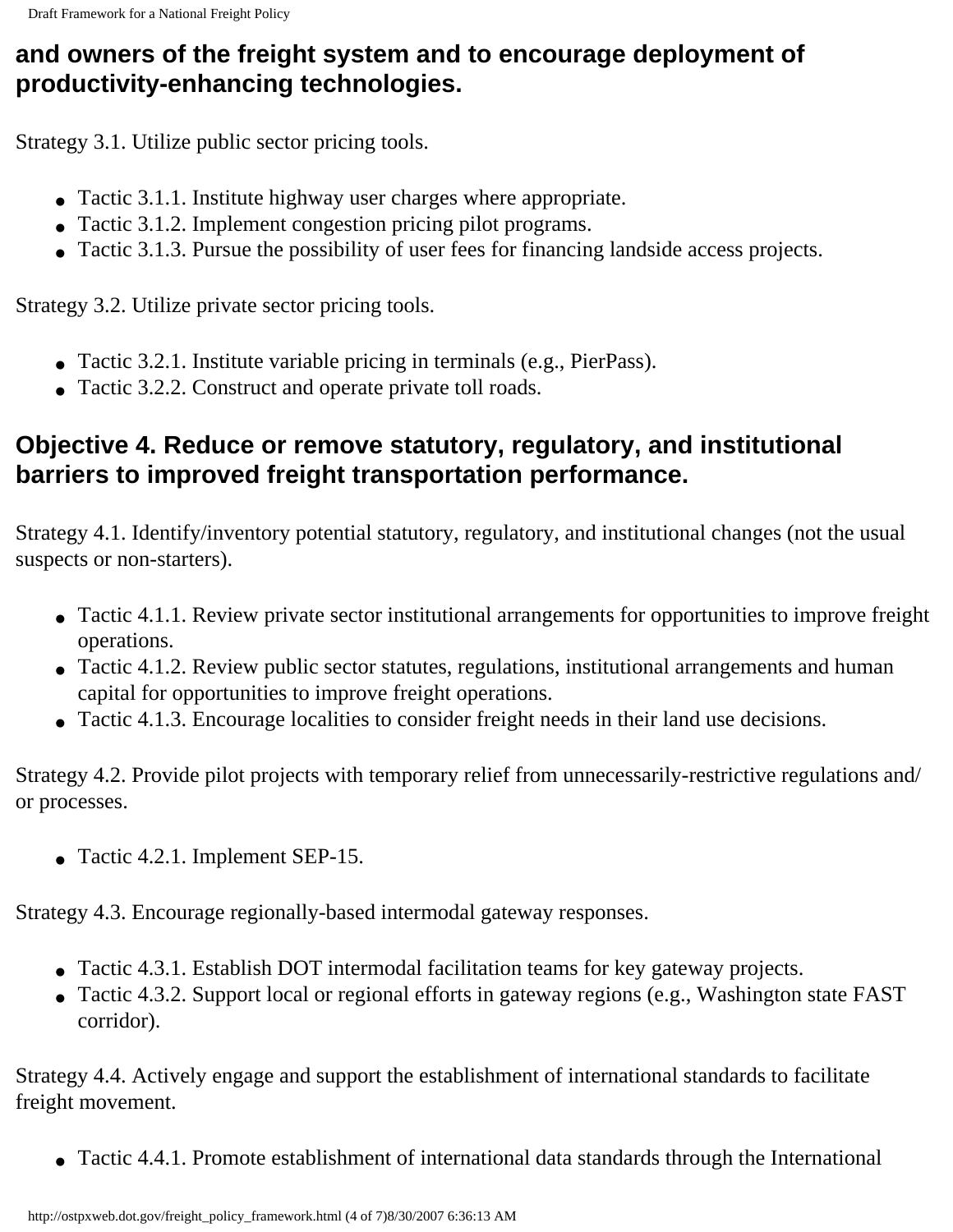Standards Organization (ISO).

### **Objective 5. Proactively identify and address emerging transportation needs.**

Strategy 5.1. Develop data and analytical capacity for making future investment decisions.

- Tactic 5.1.1 Promote adequate coverage of freight transportation in general-purpose government statistics.
- Tactic 5.1.2. Fully engage private sector data sources.
- Tactic 5.1.3. Promote public sector freight professional development.
- Tactic 5.1.4. Improve analytical tools (e.g. Freight Analysis Framework, Freight Model Improvement Program).

Strategy 5.2. Conduct freight-related research and development.

- Tactic 5.2.1. Ensure that public sector research and development places a sufficient emphasis on freight-related projects.
- Tactic 5.2.2. Fully utilize the Transportation Research Board's National Cooperative Freight Research Program.

Strategy 5.3. Maintain dialogue between and among public and private sector freight stakeholders.

- Tactic 5.3.1. Coordinate freight policy strategies and tactics with the work of the SAFETEA-LUmandated commission(s): the National Surface Transportation Policy and Revenue Study Commission and the National Surface Transportation Infrastructure Financing Commission.
- Tactic 5.3.2. Increase public sector awareness of trends in private sector freight operations and investment.
- Tactic 5.3.3. Strengthen interagency dialogue (DOT, DOD, EPA, DOL, Corps of Engineers, etc.) on freight issues.
- Tactic 5.3.4. Continue dialogue between DOT and stakeholder associations (AASHTO, TRB, Waterfront Coalition, AAR, ATA, etc.).
- Tactic 5.3.5. Endorse/establish freight advisory boards for public agencies.
- Tactic 5.3.6. Raise awareness of best practices for freight operations and investment.

Strategy 5.4. Make public sector institutional arrangements more responsive.

- Tactic 5.4.1. Adopt fast track/streamlined planning/environmental processes.
- Tactic 5.4.2. Employ public private partnerships in the construction, ownership, and operation of transportation infrastructure
- Tactic 5.4.3. Incorporate goods movement into public sector transportation planning.

### **Objective 6. Maximize the safety and security of the freight transportation**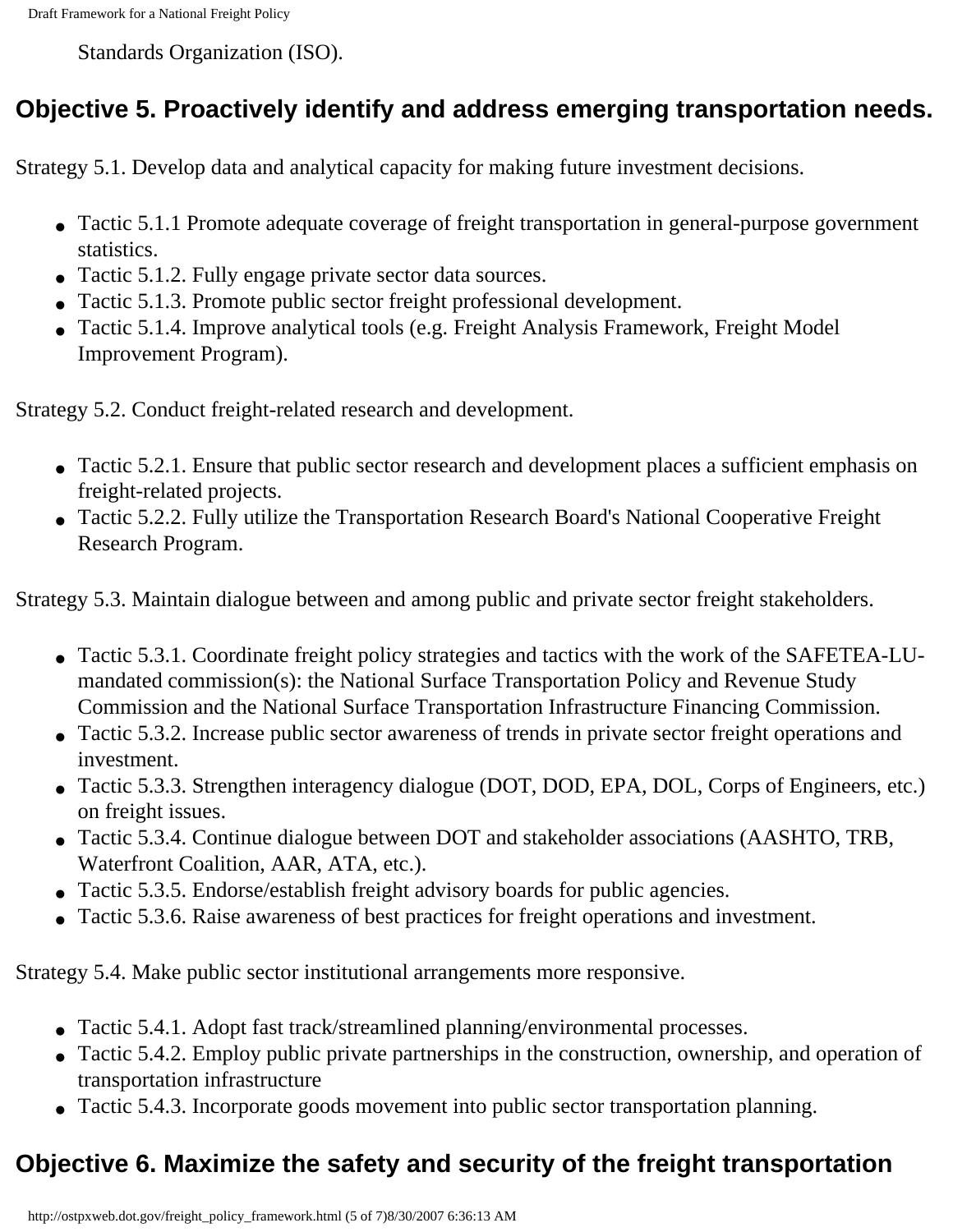Draft Framework for a National Freight Policy

#### **system.**

Strategy 6.1. Ensure a balanced approach to security and efficiency in all freight initiatives.

• Tactic 6.1.1. Carry out intermodal equipment roadability rulemaking.

Strategy 6.2. Preserve redundant capacity for security and reliability.

• Tactic 6.2.1. Identify critical infrastructure (e.g. Strategic Rail Network and Strategic Highway Network).

Strategy 6.3. Manage public exposure to hazardous materials.

#### **Objective 7. Mitigate and better manage the environmental, health, energy, and community impacts of freight transportation.**

Strategy 7.1. Pursue pollution reduction technologies and operations.

- Tactic 7.1.1. Promote idle reduction opportunities.
- Tactic 7.1.2. Pursue new diesel technologies.
- Tactic 7.1.3. Enact noise reduction strategies.
- Tactic 7.1.4. Explore alternatives for reducing ship stack emissions.

Strategy 7.2. Pursue investments to mitigate environmental, health, and community transportation impacts.

- Tactic  $7.2.1$ . Create noise buffers.
- Tactic 7.2.2. Create green space buffers.
- Tactic 7.2.3. Pursue grade separations and rail relocation strategies.
- Tactic 7.2.4. Promote best-in-class urban design to better integrate freight facilities into surrounding communities.

Strategy 7.3. Promote adaptive reuse of brownfields and dredge material.

• Tactic 7.3.1. Pursue opportunities for adaptive reuse of Base Realignment and Closure (BRAC) facilities or brownfields sites.

Strategy 7.4. Prevent introduction of or control invasive species.

• Tactic 7.4.1. Support the Coast Guard's comprehensive national ballast water management program.